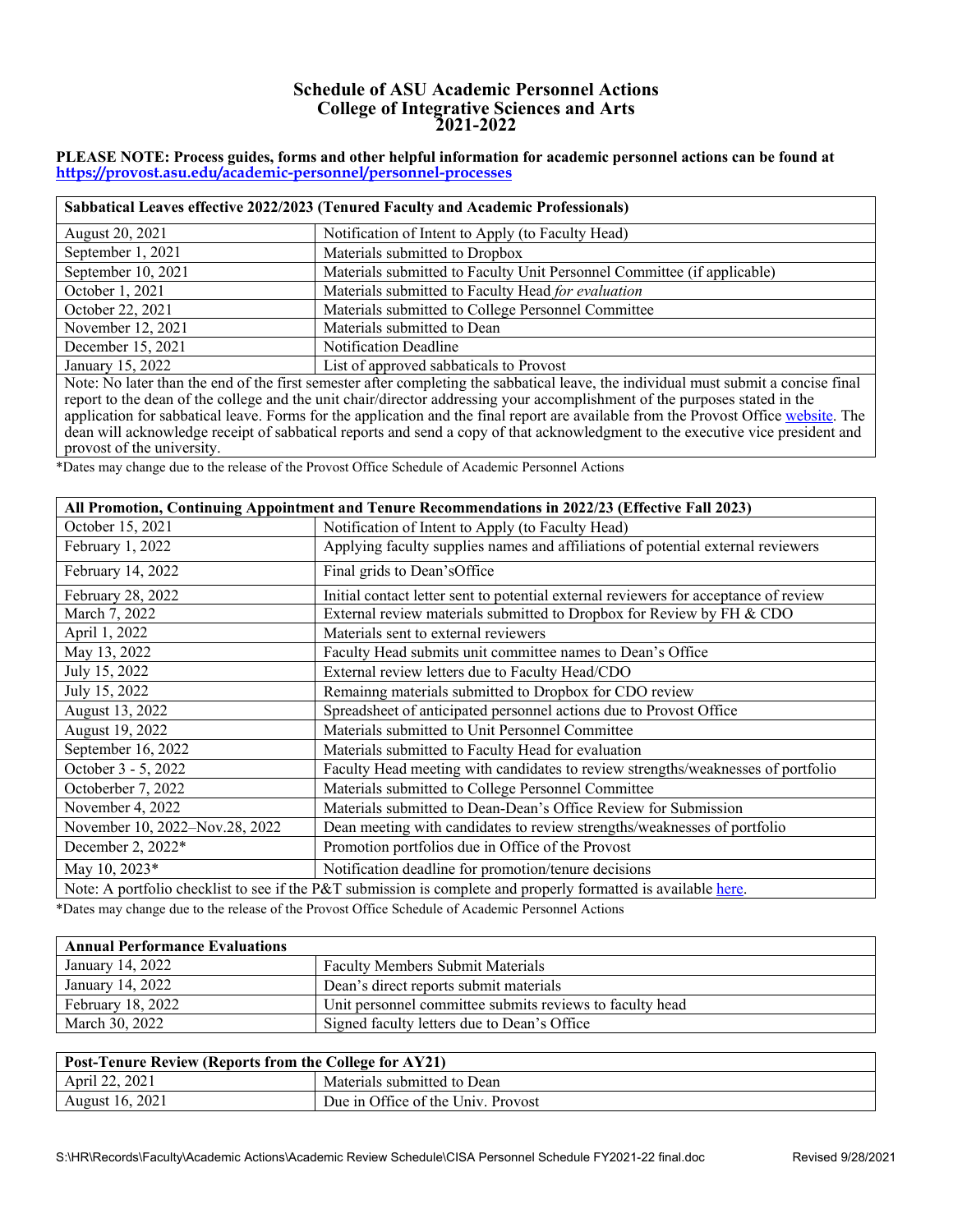## **Evaluation of Probationary (3rd Year Review) Faculty and Academic Professionals (Including any recommendations for May 15, 2022 terminations)**

| $\left($ including any recommendations for $_{\rm{max}}$ 15, 2022 terminations) |                                                                                          |
|---------------------------------------------------------------------------------|------------------------------------------------------------------------------------------|
| August 16, 2021                                                                 | Due in Office of the Executive Vice President and University Provost: A spreadsheet      |
|                                                                                 | of all anticipated academic personnel actions including the candidate name, current      |
|                                                                                 | rank, department, college, and personnel action under consideration.                     |
| July 11, 2021                                                                   | Materials submitted to Dropbox for CDO review                                            |
| August 20, 2021                                                                 | Materials submitted to Dean's Office (Post to Dropbox for Review)                        |
| September 10, 2021                                                              | Faculty Head submits names of unit committee members to Dean's Office                    |
| September 24, 2021                                                              | Materials submitted to Unit Personnel Committee (If applicable)                          |
| October 22, 2021                                                                | Materials submitted to Faculty Head for evaluation                                       |
| November 19, 2021                                                               | Materials submitted to College Personnel Committee                                       |
| January 14, 2022                                                                | Materials submitted to Dean/Director-Dean's Office Review for Submission                 |
| January 24, 2022 - Feb. 11, 2022                                                | Dean meets with candidates to review strengths/weaknesses of portfolio                   |
| March 1, 2022                                                                   | Due in Office of the Univ. Provost: 1. A spreadsheet of all probationary reviews with    |
|                                                                                 | final decision from the dean for regular contracts or conditional contracts (include     |
|                                                                                 | conditions) for 2020/21; attach to this listing a copy of the dean's notification letter |
|                                                                                 | and the signed original Request for Academic Personnel Action (APA) form for the         |
|                                                                                 | successful candidate. 2. The complete files for any candidates who are recommended       |
|                                                                                 | for a terminal contract.                                                                 |
|                                                                                 |                                                                                          |
| May 12, 2022                                                                    | Notification deadline for terminations effective May 16, 2022.                           |

\*Dates may change due to the release of the Provost Office Schedule of Academic Personnel Actions

|                                                                                                                                  | Promotion of Non-Tenure Eligible Clinical Faculty, Lecturers, Professors of Practice, Research Faculty, and Academic |
|----------------------------------------------------------------------------------------------------------------------------------|----------------------------------------------------------------------------------------------------------------------|
| Professionals (not on track)                                                                                                     |                                                                                                                      |
| April 2, 2021                                                                                                                    | Notification of Intent to Apply (to Faculty Head) and submission of external faculty                                 |
|                                                                                                                                  | reviewers' names                                                                                                     |
| May 14, 2021                                                                                                                     | Promotion materials submitted to Faculty Head for review (Candidate post to                                          |
|                                                                                                                                  | Dropbox)                                                                                                             |
| May 14, 2021 - May 28, 2021                                                                                                      | Dean's Office review with candidate for format                                                                       |
| June 4, 2021                                                                                                                     | Faculty Head/CDO sends promotion materials to external faculty reviewers                                             |
| August 13, 2021                                                                                                                  | External review letters due to Faculty Head                                                                          |
| August 16, 2021                                                                                                                  | Due in Office of the University Provost: A spreadsheet of all anticipated academic                                   |
|                                                                                                                                  | personnel actions including the candidate name, current rank, department, college, and                               |
|                                                                                                                                  | personnel action under consideration. PDF of approved Unit/college criteria due to                                   |
|                                                                                                                                  | Provost office.                                                                                                      |
| August 16, 2021 - August 27, 2021                                                                                                | Meetings between Faculty Heads and Candidates (discussions about whether candidate                                   |
|                                                                                                                                  | should advance, and if so, what additions or revisions to file should be made)                                       |
| August 27, 2021 or earlier                                                                                                       | Faculty Head posts to Dropbox external reviewer letters for Dean's Office review and                                 |
|                                                                                                                                  | assembly of portfolio                                                                                                |
| September 3, 2021                                                                                                                | Faculty Head submits unit committee names to Dean's Office-if applicable                                             |
| September 24, 2021                                                                                                               | Promotion materials due to unit personnel committee for evaluation letter, if applicable                             |
| October 22, 2021                                                                                                                 | Promotion materials due to unit faculty head for evaluation letter                                                   |
| November 12, 2021                                                                                                                | Promotion materials due to college personnel committee for evaluation letter                                         |
| January 21, 2022                                                                                                                 | Promotion materials due to Dean for evaluation letter and final review and assembly of                               |
|                                                                                                                                  | portfolio                                                                                                            |
| February 14 - 25, 2022                                                                                                           | Dean meeting with candidates to review strengths/weaknesses of portfolio, if needed                                  |
| March 1, 2022                                                                                                                    | Due in Office of the Univ. Provost: The files for any candidates who are recommended                                 |
|                                                                                                                                  | for promotion or non-renewal.                                                                                        |
| May 12, 2022                                                                                                                     | Notification deadline to candidates regarding action on promotion requests.                                          |
| Note: A portfolio checklist to see if the faculty NTT promotion submission is complete and properly formatted is available here. |                                                                                                                      |

\*Dates may change due to the release of the Provost Office Schedule of Academic Personnel Actions